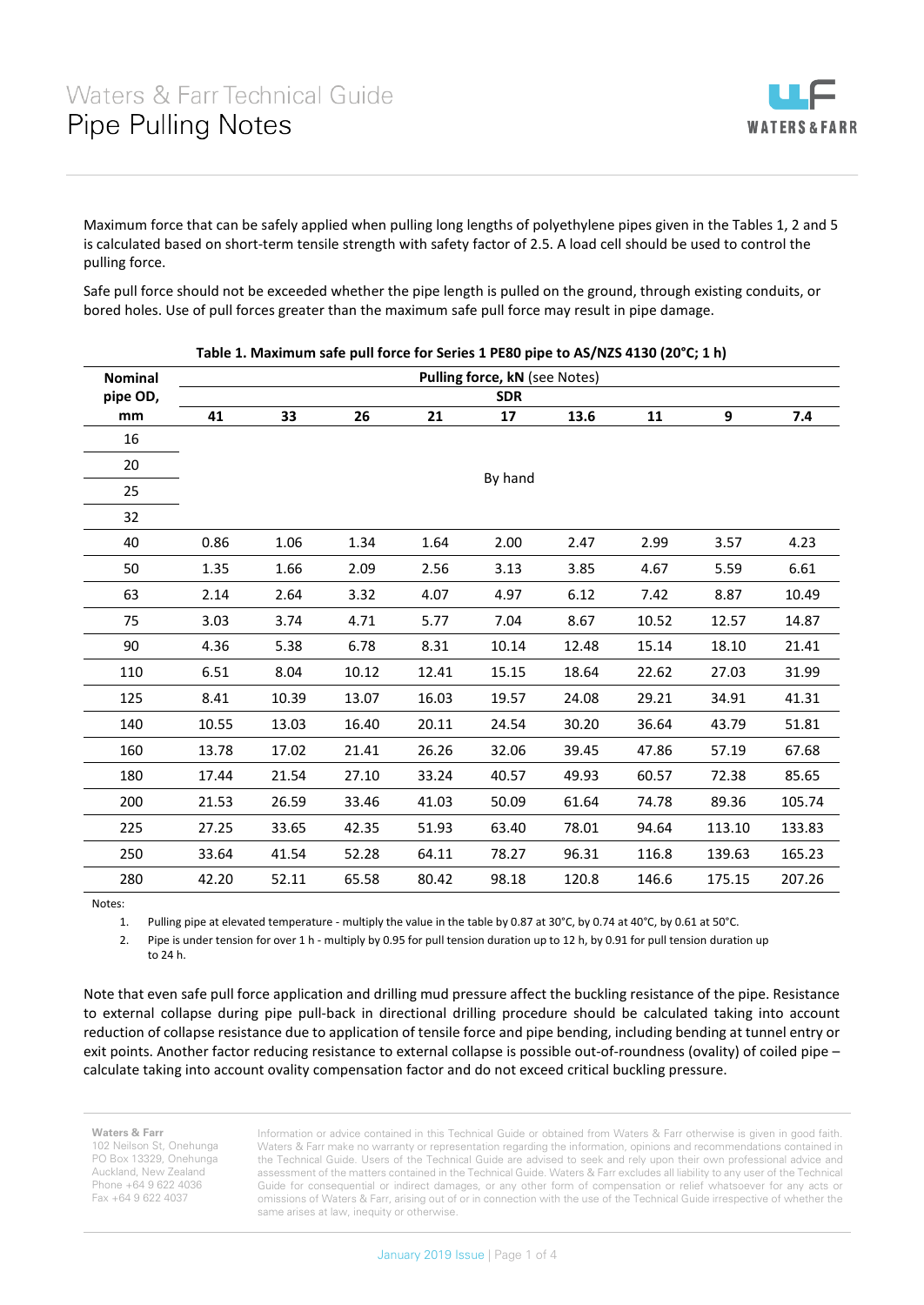Note also that after application of safe pulling force, the pipe may take hours to recover from the axial tension. Typically, main time of recovery is equal to the duration of pull. When pulling pipe through bored holes, it is advisable to pull out over 3% of the whole pull length.

| <b>Nominal</b> | Pulling force, kN (see Notes) |       |       |       |            |       |       |       |       |
|----------------|-------------------------------|-------|-------|-------|------------|-------|-------|-------|-------|
| pipe OD,       |                               |       |       |       | <b>SDR</b> |       |       |       |       |
| mm             | 41                            | 33    | 26    | 21    | 17         | 13.6  | 11    | 9     | 7.4   |
| 16             |                               |       |       |       |            |       |       |       |       |
| 20             |                               |       |       |       | By hand    |       |       |       |       |
| 25             |                               |       |       |       |            |       |       |       |       |
| 32             |                               |       |       |       |            |       |       |       |       |
| 40             | 1.08                          | 1.33  | 1.67  | 2.05  | 2.5        | 3.08  | 3.74  | 4.47  | 5.29  |
| 50             | 1.68                          | 2.08  | 2.61  | 3.21  | 3.91       | 4.82  | 5.84  | 6.98  | 8.26  |
| 63             | 2.67                          | 3.3   | 4.15  | 5.09  | 6.21       | 7.64  | 9.27  | 11.08 | 13.12 |
| 75             | 3.78                          | 4.67  | 5.88  | 7.21  | 8.81       | 10.83 | 13.14 | 15.71 | 18.59 |
| 90             | 5.45                          | 6.73  | 8.47  | 10.39 | 12.68      | 15.6  | 18.93 | 22.62 | 26.77 |
| 110            | 8.14                          | 10.05 | 12.65 | 15.52 | 18.94      | 23.31 | 28.27 | 33.79 | 39.98 |
| 125            | 10.51                         | 12.98 | 16.34 | 20.04 | 24.46      | 30.1  | 36.51 | 43.63 | 51.63 |
| 140            | 13.19                         | 16.28 | 20.49 | 25.13 | 30.68      | 37.75 | 45.8  | 54.73 | 64.77 |
| 160            | 17.22                         | 21.27 | 26.77 | 32.83 | 40.07      | 49.31 | 59.82 | 71.49 | 84.60 |
| 180            | 21.80                         | 26.92 | 33.88 | 41.55 | 50.72      | 62.41 | 75.71 | 90.48 | 107.1 |
| 200            | 26.91                         | 33.23 | 41.83 | 51.29 | 62.61      | 77.05 | 93.47 | 111.7 | 132.2 |
| 225            | 34.06                         | 42.06 | 52.94 | 64.92 | 79.25      | 97.51 | 118.3 | 141.4 | 167.3 |
| 250            | 42.05                         | 51.93 | 65.35 | 80.14 | 97.84      | 120.4 | 146.1 | 174.5 | 206.5 |
| 280            | 52.75                         | 65.14 | 81.98 | 100.5 | 122.7      | 151.0 | 183.2 | 218.9 | 259.1 |
| 315            | 66.76                         | 82.44 | 103.8 | 127.2 | 155.3      | 191.1 | 231.9 | 277.1 | 327.9 |
| 355            | 84.79                         | 104.7 | 131.8 | 161.6 | 197.3      | 242.7 | 294.5 | 351.9 | 416.5 |
| 400            | 107.7                         | 132.9 | 167.3 | 205.2 | 250.5      | 308.2 | 373.9 | 446.8 | 528.7 |
| 450            | 136.2                         | 168.2 | 211.7 | 259.7 | 317.0      | 390.0 | 473.2 | 565.5 | 669.2 |
| 500            | 168.2                         | 207.7 | 261.4 | 320.6 | 391.3      | 481.5 | 584.2 | 698.1 |       |
| 560            | 211.0                         | 260.6 | 327.9 | 402.1 | 490.9      | 604   | 732.8 | 875.7 |       |
| 630            | 267.0                         | 329.8 | 415   | 508.9 | 621.3      | 764.5 | 927.4 | 1108  |       |
| 710            | 339.2                         | 418.8 | 527.1 | 646.4 | 789.1      | 971.0 | 1178  | 1408  |       |
| 800            | 430.6                         | 531.7 | 669.2 | 820.7 | 1002       | 1233  | 1496  | 1787  |       |
| 900            | 545.0                         | 673.0 | 847.0 | 1039  | 1268       | 1560  | 1893  |       |       |
| 1000           | 672.8                         | 830.8 | 1046  | 1282  | 1565       | 1926  | 2337  |       |       |
| 1200           | 968.8                         | 1196  | 1506  | 1846  | 2254       | 2774  |       |       |       |

| Table 2. Maximum safe pull force for Series 1 PE100 pipe to AS/NZS 4130 (20°C; 1 h) |  |  |  |
|-------------------------------------------------------------------------------------|--|--|--|
|-------------------------------------------------------------------------------------|--|--|--|

Notes:

1. Pulling pipe at elevated temperature - multiply the value in the table by 0.87 at 30°C, by 0.74 at 40°C, by 0.61 at 50°C.

2. Pipe is under tension for over 1 h - multiply by 0.95 for pull tension duration up to 12 h, by 0.91 for pull tension duration up to 24 h.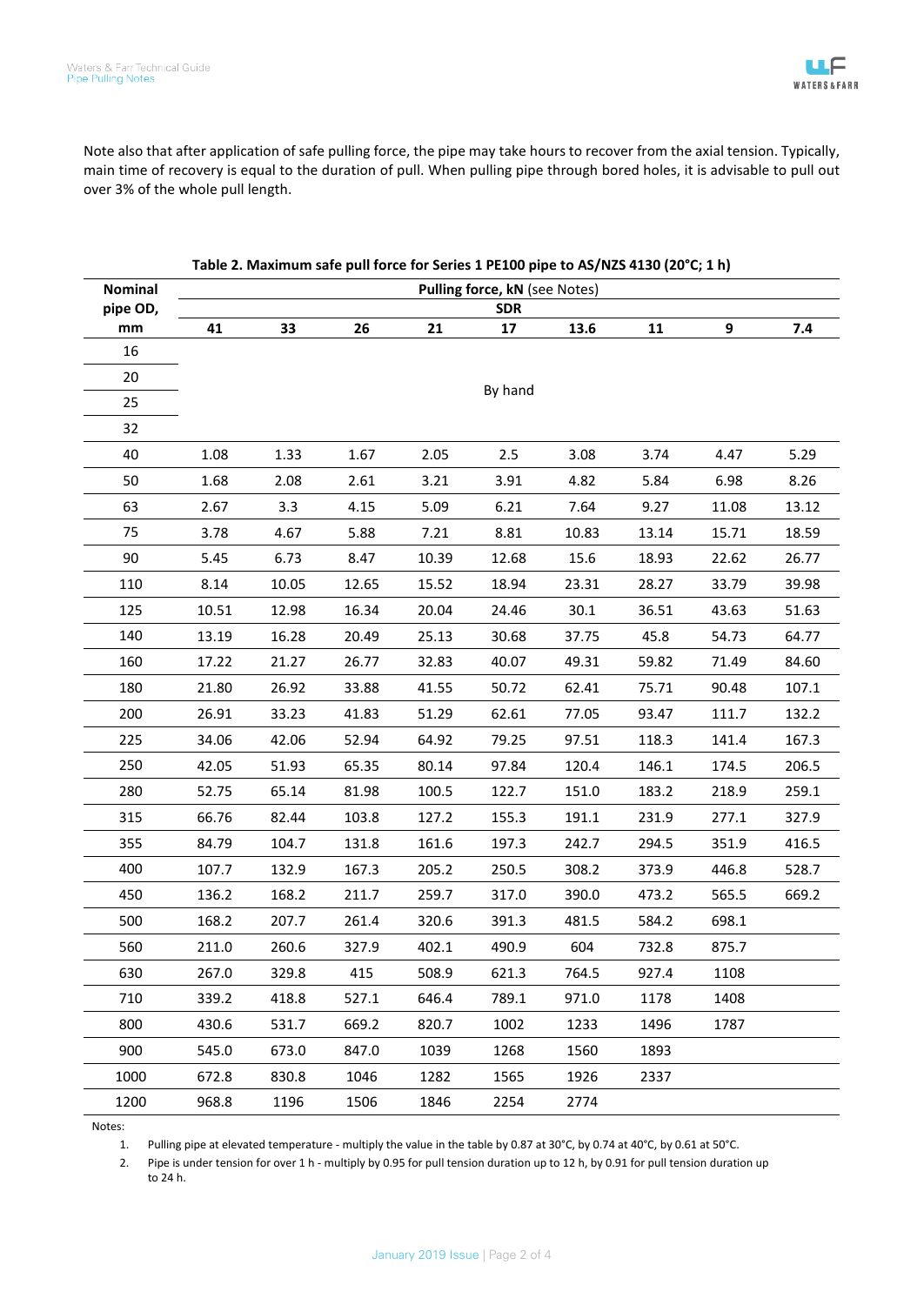| <b>Nominal</b> | Pulling force, kN (see Notes) |       |       |         |        |       |  |  |  |
|----------------|-------------------------------|-------|-------|---------|--------|-------|--|--|--|
| pipe OD,       | <b>SDR</b>                    |       |       |         |        |       |  |  |  |
| mm             | 26                            | 21    | 17    | 13.6    | 11     | 9     |  |  |  |
| 16             |                               |       |       |         |        |       |  |  |  |
| 20             |                               |       |       |         |        |       |  |  |  |
| 25             |                               |       |       | By hand |        |       |  |  |  |
| 32             |                               |       |       |         |        |       |  |  |  |
| 40             | 0.9                           | 1.12  | 1.38  | 1.72    | 2.13   | 2.61  |  |  |  |
| 50             | 1.41                          | 1.75  | 2.16  | 2.69    | 3.33   | 4.07  |  |  |  |
| 63             | 2.24                          | 2.77  | 3.42  | 4.28    | 5.29   | 6.47  |  |  |  |
| 75             | 3.17                          | 3.93  | 4.85  | 6.06    | 7.50   | 9.16  |  |  |  |
| 90             | 4.57                          | 5.65  | 6.99  | 8.73    | 10.80  | 13.19 |  |  |  |
| 110            | 6.82                          | 8.45  | 10.44 | 13.04   | 16.13  | 19.71 |  |  |  |
| 125            | 8.81                          | 10.91 | 13.47 | 16.84   | 20.82  | 25.45 |  |  |  |
| 140            | 11.05                         | 13.68 | 16.90 | 21.13   | 26.12  | 31.93 |  |  |  |
| 160            | 14.44                         | 17.87 | 22.08 | 27.60   | 34.12  | 41.70 |  |  |  |
| 180            | 18.27                         | 22.62 | 27.94 | 34.93   | 43.18  | 52.78 |  |  |  |
| 200            | 22.56                         | 27.93 | 34.5  | 43.12   | 53.31  | 65.16 |  |  |  |
| 225            | 28.55                         | 35.34 | 43.66 | 54.57   | 67.47  | 82.47 |  |  |  |
| 250            | 35.24                         | 43.63 | 53.90 | 67.37   | 83.30  | 101.8 |  |  |  |
| 280            | 44.21                         | 54.73 | 67.61 | 84.52   | 104.5  | 127.7 |  |  |  |
| 315            | 55.95                         | 69.27 | 85.57 | 107.0   | 132.3  | 161.6 |  |  |  |
| 355            | 71.06                         | 87.98 | 108.7 | 135.9   | 168.0  | 205.3 |  |  |  |
| 400            | 90.22                         | 111.7 | 138.0 | 172.5   | 213.25 | 260.6 |  |  |  |
| 450            | 114.2                         | 141.4 | 174.6 | 218.3   | 269.9  | 329.9 |  |  |  |
| 500            | 141.0                         | 174.5 | 215.6 | 269.5   | 333.2  | 407.2 |  |  |  |
| 560            | 176.8                         | 218.9 | 270.5 | 338.1   | 418.0  | 510.9 |  |  |  |
| 630            | 223.8                         | 277.1 | 342.3 | 427.9   | 529.0  | 646.5 |  |  |  |

## **Table 3. Maximum safe pull force for Series 1 "GAS" PE pipe to AS/NZS 4130 (20°C; 1 h) for trenchless installation calculated to ISO/TS 10839:2000**

Notes:

1. Pulling pipe at elevated temperature - multiply the value in the table by 0.87 at 30°C, by 0.74 at 40°C, by 0.61 at 50°C.

2. Pipe is under tension for over 1 h - multiply by 0.95 for pull tension duration up to 12 h, by 0.91 for pull tension duration up to 24 h.